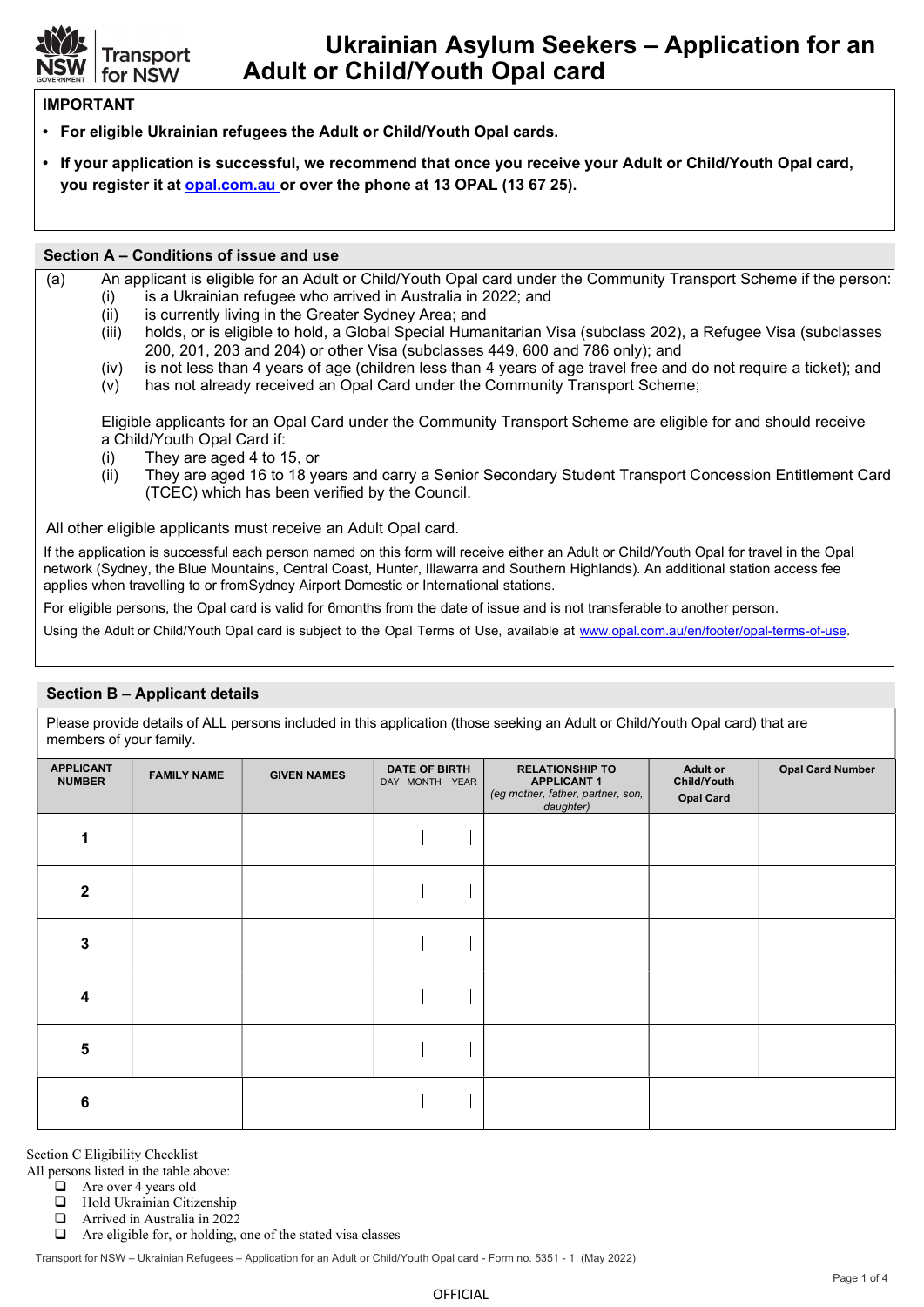| Section D - Contact details                                      |               |           |
|------------------------------------------------------------------|---------------|-----------|
| Name:                                                            |               |           |
| Street number / name:                                            |               |           |
| Suburb:                                                          | State: NSW    | Postcode: |
| Email:                                                           | Phone number: |           |
| Is this the primary address for all family members<br>Yes<br>No. |               |           |
| <b>Alternate Address:</b>                                        |               |           |

# Section E – Certification by Ukrainian Council of New South Wales Inc.

|                                                                                                                           |       | Designated agency stamp: |
|---------------------------------------------------------------------------------------------------------------------------|-------|--------------------------|
| (Insert name of authorised Council<br>representative)                                                                     |       |                          |
| certifies that the applicants at Section B above are seeking the protection of<br>the Australian Government as a refugee. |       |                          |
| Officer name: (print)                                                                                                     |       |                          |
| Signature:                                                                                                                | Date: |                          |
|                                                                                                                           |       |                          |
|                                                                                                                           |       |                          |
|                                                                                                                           |       |                          |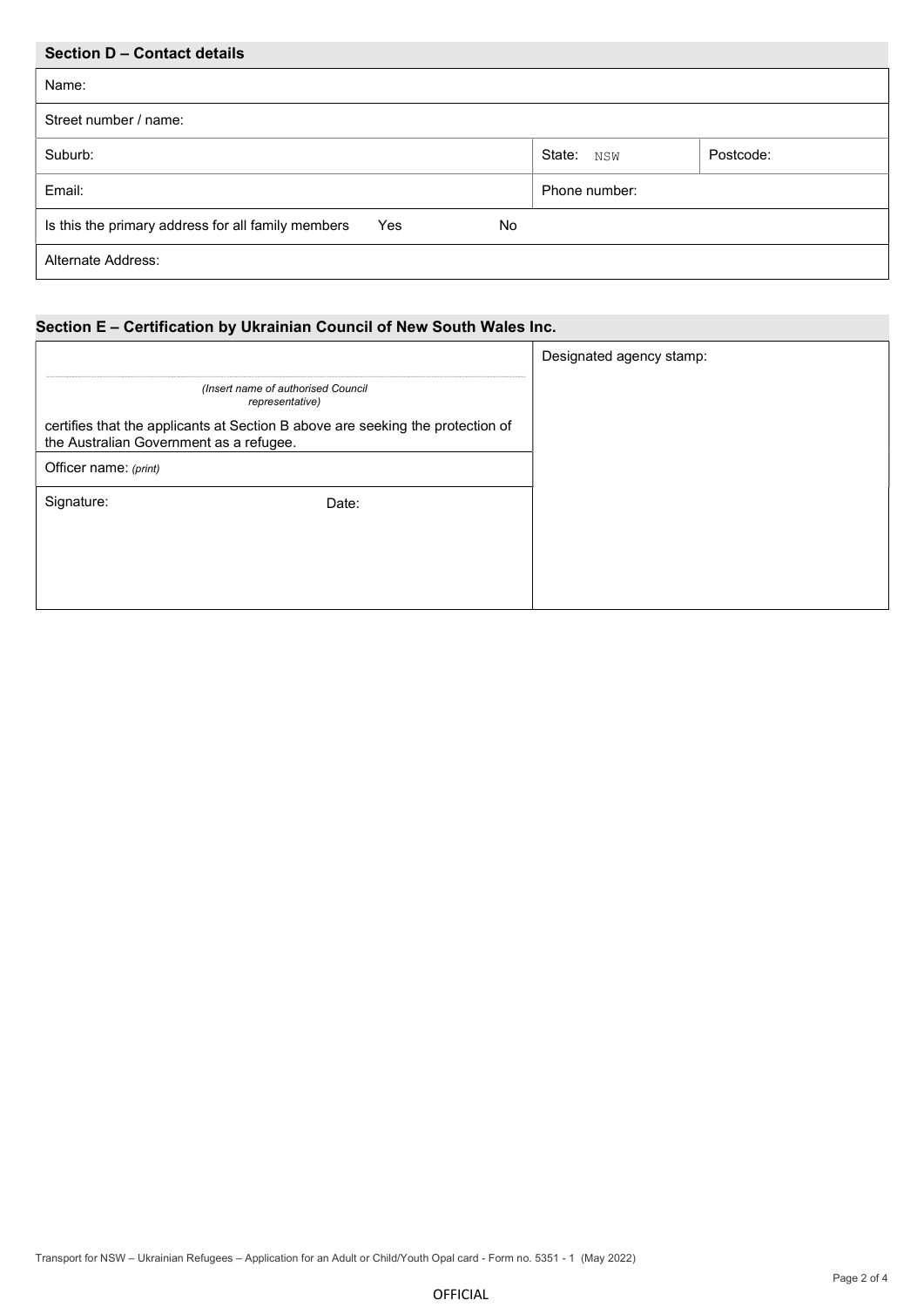## Section F – Privacy notice

Transport for NSW ("TfNSW") administers and manages the Ukranian Refugee Community Transport Scheme ("the Scheme"). The Ukranian Council Inc ("the Council") will assist applicants in applying for and receiving Opal Cards under the Scheme. TfNSW and the Council are committed to protecting the privacy of your personal information in accordance with the New South Wales Privacy and Personal Information Protection Act 1998 and privacy principles.

#### 1.1 What personal information do we collect?

By making an application for an Opal Card you will provide personal information to the Council including: your name, date of birth, address and contact details and information about your Commonwealth visa status.

The Council will not provide this personal information to TfNSW unless TfNSW specifically requests it.

#### (a) Are you required by law to provide this information?

Providing the Council with the requested information is not required by law. However, if you choose not to provide the requested information, or choose not to consent to the sharing of your data as outlined below, we will not be able to process the application and issue an Opal Card.

Any personal information collected or accessed by TfNSW and the Council cannot be used for commercial purposes.

#### (b) How we will use and disclose this information

TfNSW and the Council are collecting your personal information for the purpose of administering and managing the Scheme. The personal information you provide is used and disclosed by TfNSW and the Council as follows:

The Council may use your personal information to:

- Assess and verify your eligibility to receive an Opal Card under the Scheme, including validating your Commonwealth visa status.
- Handle any enquiries or complaints you may have about your application.
- Collect, maintain and use information about you for its internal administrative purposes, including for the purpose of its interactions with you.
- Disclose your personal details (including name, date of birth, address, contact details) to TfNSW if TfNSW needs to contact you in relation to the Scheme or your Card, or for purposes otherwise related to the Scheme.
- Prepare reporting on the Scheme to TfNSW.
- **TfNSW** may use your personal information to:
	- Investigate and handle any non-compliance with the Scheme Terms and Conditions.
	- Prepare reporting for the purpose of transport policy and planning purposes.
- TfNSW and the Council will not disclose your personal information except:
	- as set out in this Privacy Statement;
	- with your consent; or
	- as otherwise permitted or required by law.

If you wish to access, correct or remove the personal information collected, please contact the Council for information held in the Scheme application form – ucnswinc@gmail.com.

For further information about how TfNSW will handle your personal information, if it collects it, see TfNSW's Privacy Management Plan or contact TfNSW at privacy@transport.nsw.gov.au.

#### Section G – Applicant declaration – Please read and sign at the bottom of this section

To be signed by:

- (b) if any of the persons named in Section B are under 16 years of age or lack legal capacity to sign on their own behalf, Applicant 1 (who must be a parent or legal guardian) must sign on their behalf except in the case of unaccompanied minors who may sign on their own behalf; and
- (c) if any of the persons named in Section B are 16 years of age or over, each person must sign the applicant declaration on their own behalf.

I wish to apply for an Opal Card under the Ukrainian Refugee Community Transport Scheme.

I have read or had explained to me the Privacy Notice (at Section F), and I consent to the collection, use and disclosure of my personal information by the Ukranian Council of NSW and TfNSW as described in the Privacy Notice.

I confirm that I have read or had explained to me, and agree to the Opal Terms of Use described at Section A. I also confirm that I have read or had explained to me, and agree to, the Conditions of issue and use (at Section A).

If I have appointed an authorised recipient or designated agency at Section C, I authorise them to receive written and/or electronic communications and to communicate with TfNSW about this application on my behalf.

If I am a person listed in Section B that is 16 years of age or over, I authorise Applicant 1 (or if an authorised recipient or designated agency is appointed, that authorised recipient or designated agency) to receive written and/or electronic communications and to communicate with TfNSW about this application on my behalf. I also authorise TfNSW to share my personal or health information with Applicant 1 (or where an authorised recipient or designated agency is appointed under Section C, with that authorised recipient or designated agency).

#### I declare that the information provided by me in this application is true and correct.

| <b>APPLICANT 1 TO SIGN</b> | <b>APPLICANT 2 TO SIGN</b> | <b>APPLICANT 3 TO SIGN</b> |
|----------------------------|----------------------------|----------------------------|
| Signature:                 | Signature:                 | Signature:                 |

Transport for NSW – Ukrainian Refugees – Application for an Adult or Child/Youth Opal card - Form no. 5351 - 1 (May 2022)

<sup>(</sup>a) all adults in the same family unit listed in Section  $B - i.e.$  each parent;